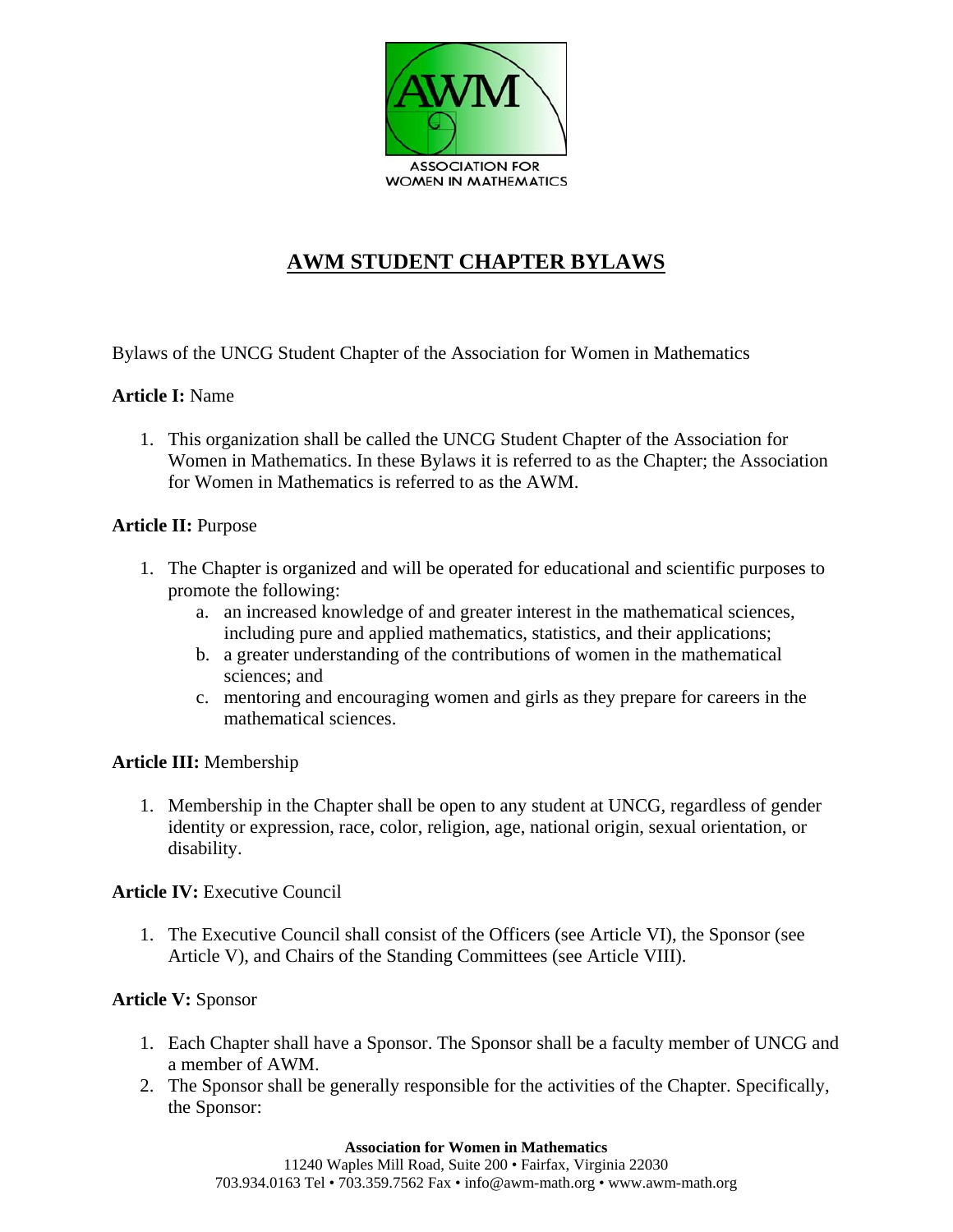

- a. helps provide continuity from year to year as student leadership and personnel change; and
- b. helps maintain university standards in all activities of the Chapter.

## **Article VI:** Officers

- 1. The Officers of this Chapter shall be the President, Vice President, Secretary, and Treasurer. The Treasurer position may be combined with either the Vice President or Secretary position.
- 2. Each of the Officers of the Chapter must be a member of AWM.
- 3. The Officers shall be elected by a plurality of the votes cast by the Chapter members in an Annual Election. The Officers shall take office on and serve for one year.
- 4. No person may serve in the office of President or Vice President for more than two consecutive years.
- 5. If a vacancy should arise between elections, the Executive Council shall appoint a new Officer to fill the vacated post until the next election.

## **Article VII:** Duties of Officers

- 1. The President is the principal Officer and is responsible for leading the Chapter and managing its activities in accordance with the policies and procedures of the AWM and these chapter bylaws. The President shall preside at all meetings of the Chapter and of its Executive Council.
- 2. The Vice President shall preside at meetings in the absence of the President, assist the President in the management of the Chapter, and perform other duties that may be assigned by the President.
- 3. The Secretary shall keep the minutes of all Chapter and Executive Council meetings. Other duties of the Secretary include:
	- a. Maintaining the records of the Chapter;
	- b. Annual submission of the Officer and Sponsor contact information to the AWM Headquarters;
	- c. Submission of any proposed amendment to these bylaws to the AWM Committee on Student Chapters (proposed amendments must be approved by AWM before they can be submitted to the Chapter's membership for a vote);
	- d. Tallying and reporting votes from the Annual Election; and
	- e. Handling other correspondence pertaining to chapter business
- 4. The Treasurer shall collect dues, pay all bills, and maintain the Chapter's financial records. Duties of the Treasurer also shall include:
	- a. Preparation of the Chapter's Annual Financial Report for annual presentation to the Chapter.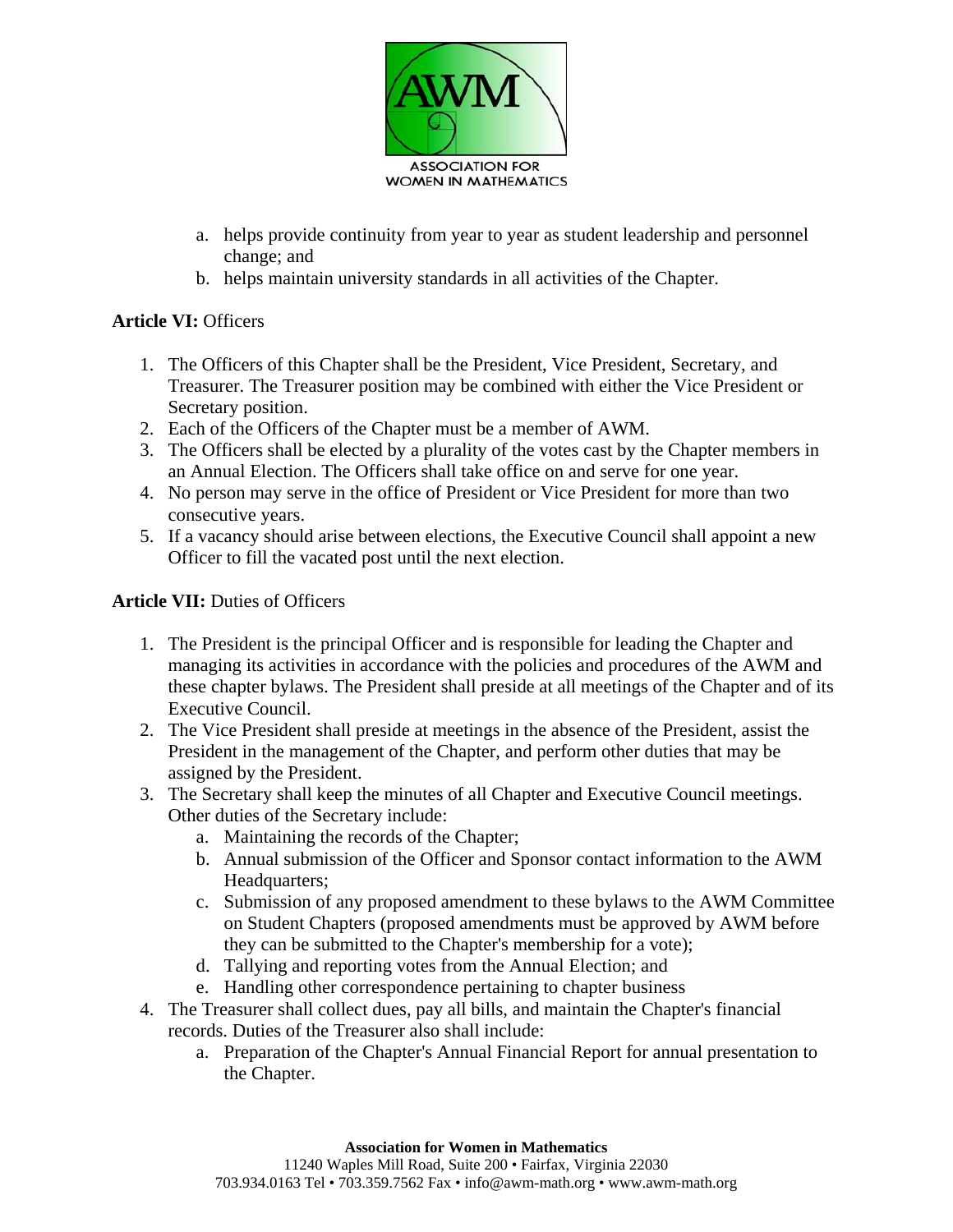

## **Article VIII:** Standing Committees

- 1. The following standing committees are recommended: Program and Publicity.
	- a. The Program Committee shall plan and make arrangements for Chapter meetings.
	- b. The Publicity Committee shall maintain a mailing list for and publish and distribute all notices and publicity to the members of the Chapter.
- 2. Additional committees may include, but are not limited to, the following: Membership, Community Outreach, Seminar Series, Site Visits, and Collaborative Events.
- 3. The Chair of each Standing Committee shall serve on the Executive Council.

#### **Article IX: Temporary Committees**

1. The President may appoint temporary committees as appropriate.

**Article X:** Meetings and Activities

- 1. Meetings shall be held only in places that are open and accessible to all members of the Association.
- 2. All meetings of the Chapter shall be publically advertised via written (e.g., flyers) or electronic (e.g., web page) means.

**Article XI:** Publications and Communications

1. Any publications or communications (written, oral, or electronic), other than those of a purely factual and non-controversial nature, from the Chapter or any persons acting on behalf of the Chapter, shall include the following disclaimer: "The views expressed herein do not necessarily reflect the opinion of the Association for Women in Mathematics."

**Article XII:** Disbursements and Dues

- 1. Disbursements from the Treasury for Chapter expenditures shall be made by the Treasurer with authorization of the Executive Council and shall be included in the minutes of its meetings.
- 2. Dues, if any, shall be fixed annually by the Executive Council.

**Article XIII:** Amendment and Voting Procedures

1. All proposed changes to these Chapter Bylaws shall be approved by the AWM Committee on Student Chapters before being presented to the Chapter membership for a vote.